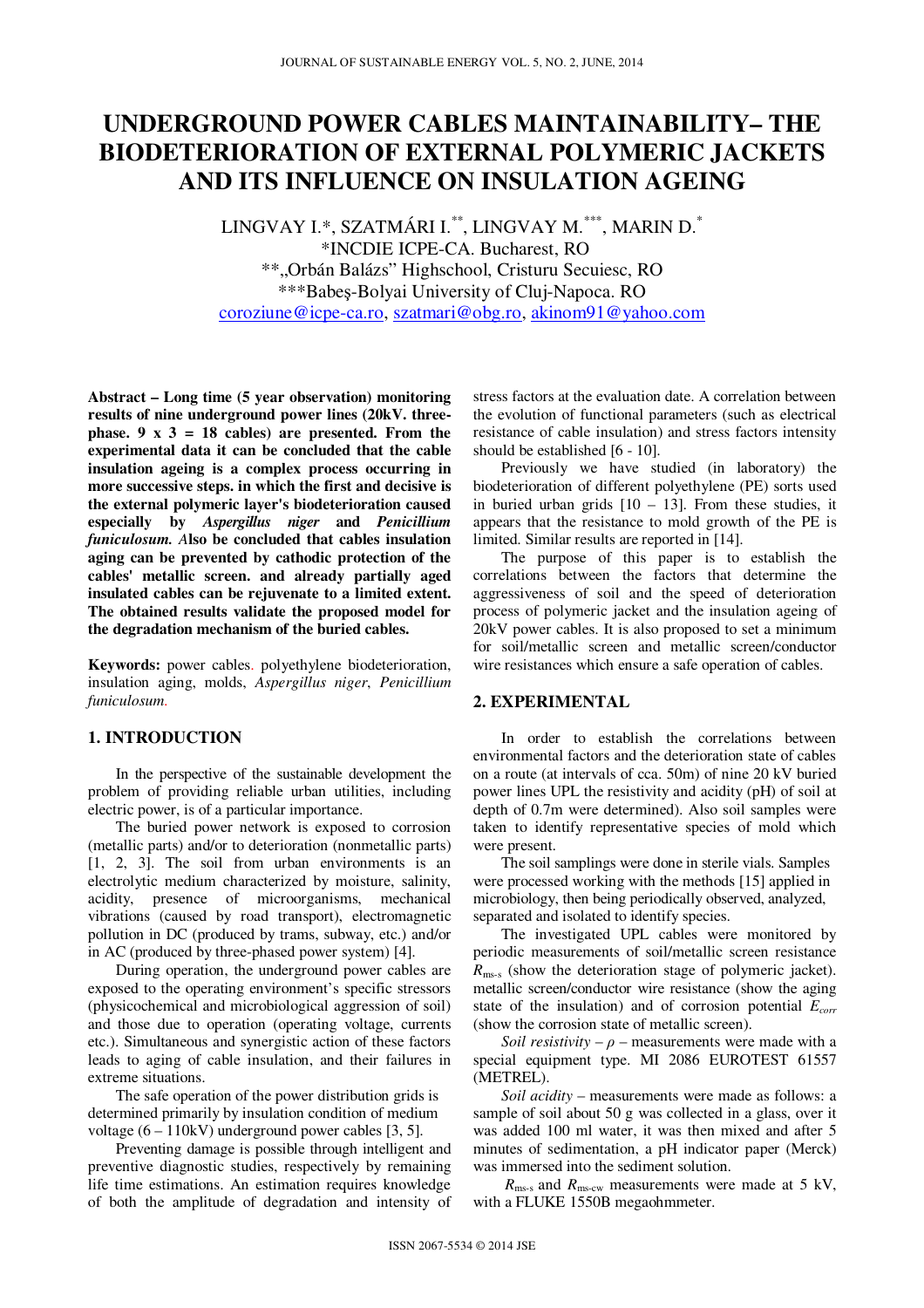$E_{\text{corr}}$  measurements were made with  $Cu/CuSO<sub>4</sub>$ reference electrode and a digital multimeter type HC81.

# **3. RESULTS AND DISCUSSION**

Table 1. shows the nine UPLs and the results of investigations of cable's status since monitoring began.

For the evaluation the annual average rate of cables polymeric jacket degradation *k* for the time elapsed from cable burial date to initial measurement, it is considered for a new cable the insulation resistance value between

screen and soil  $R_{0\text{ms-s}}$  has a value in the range  $23\text{M}\Omega \leq$  $R_{0\text{ms-s}} \leq 27\text{M}\Omega$  – average value  $R_{0\text{ms-s}} = 25\text{M}\Omega$ . With dates from table 1 is calculated *k.* expressed in MΩ/years (1):

$$
k = \frac{R_{0ms-s} - R_{ms-s}}{n}
$$
 (1)

where  $n$  is the time of the operation of cable, respectively  $n = t - t_0$ ;  $t =$  year of first investigation (2008) and  $t_0 =$ year of cable burial. For investigated cables, shown in Table 1., the average calculated values of *k* are presented in Table 2.

| UPL $\overline{N^0}$                      | $\ast$<br>$\rho$   |        | <b>Representative moulds</b>                                              |                     | $E_{\text{corr}}$ [V <sub>Cu/CuSO4</sub> ] |          |          | $R_{\rm ms-s}$ | $R_{\rm ms\text{-}cw}$ |                                                             |  |
|-------------------------------------------|--------------------|--------|---------------------------------------------------------------------------|---------------------|--------------------------------------------|----------|----------|----------------|------------------------|-------------------------------------------------------------|--|
| Long<br>Burial year                       | $[\Omega \cdot m]$ | $^*pH$ | species                                                                   | Phas                | End A                                      | End B    | Average  | [ $M\Omega$ ]  | $[M\Omega]$            | <b>Remarks</b>                                              |  |
| 1                                         | $\mathbf{2}$       | 3      | 4                                                                         | 5                   | 6                                          | 7        | 8        | 9              | 10                     | 11                                                          |  |
| UPL 1.                                    |                    |        | . Aspergillus niger                                                       | R                   | $-0.098$                                   | $-0.072$ | $-0.085$ | 1.98           | 200                    | Fault on                                                    |  |
| $L = 0.4$ km                              | 11.1               | 6.5    | Penicillium funiculosum.                                                  | S                   | $-0.133$                                   | $-0.105$ | $-0.119$ | 3.15           | 300                    | phase T                                                     |  |
| 2005                                      |                    |        | Aspergillus terreus.                                                      | T                   | 0.065                                      | 0.115    | 0.090    | 0.21           | 100                    | 13.02.2012                                                  |  |
| <b>UPL 2.</b>                             |                    |        | Scopulariopsis brevicaulis                                                | $\mathbb{R}$        | 0.051                                      | 0.081    | 0.066    | 0.31           | 50                     |                                                             |  |
| $L = 0.11$ km                             | 43.2               | 6.5    | Cladosporium sp Aspergillus                                               | S<br>$\overline{T}$ | $-0.201$                                   | $-0.103$ | $-0.152$ | 2.97           | 200                    |                                                             |  |
| 2002                                      |                    |        | terreus                                                                   |                     | $-0.243$                                   | $-0.229$ | $-0.236$ | 5.70           | 300                    |                                                             |  |
| UPL 3.                                    |                    |        | Aspergillus niger                                                         | $\mathbb{R}$        | $-0.241$                                   | $-0.265$ | $-0.253$ | 8.00           | 200                    | Fault on                                                    |  |
| $L = 0.67$ km<br>2005                     | 9.3                | 5.4    | Penicillium funiculosum<br>Trichoderma viride                             | S                   | $-0.088$                                   | $-0.102$ | $-0.095$ | 2.00           | 20                     | phase S<br>11.02.2011                                       |  |
|                                           |                    |        |                                                                           | T                   | $-0.273$                                   | $-0.301$ | $-0.287$ | 9.00           | 200                    |                                                             |  |
| UPL 4.                                    |                    | 5.9    | Cladosporium sp Aspergillus<br>terreus                                    | $\mathbb{R}$        | $-0.353$                                   | $-0.365$ | $-0.359$ | 19.00          | 1000                   |                                                             |  |
| $L = 0.68$ km<br>2006                     | 21.2               |        |                                                                           | S                   | $-0.369$                                   | $-0.379$ | $-0.374$ | 20.00          | 1000                   |                                                             |  |
|                                           |                    |        |                                                                           | T                   | $-0.342$                                   | $-0.350$ | $-0.346$ | 19.00          | 1000                   |                                                             |  |
| OPL <sub>5</sub> .                        | 6.1                | 6.1    | Scopulariopsis brevicaulis<br>Trichoderma viride                          | $\mathbb{R}$        | $-0.413$                                   | $-0.421$ | $-0.417$ | 19.00          | 8100                   |                                                             |  |
| $L = 1.05$ km<br>2006                     |                    |        |                                                                           | S                   | $-0.550$                                   | $-0.542$ | $-0.546$ | 21.00          | 9000                   |                                                             |  |
|                                           |                    |        |                                                                           | T                   | $-0.389$                                   | $-0.401$ | $-0.395$ | 18.00          | 8000                   |                                                             |  |
| <b>UPL 6.</b>                             | 9.8                | 5.6    | Trichoderma viride<br>Cladosporium sp                                     | $\mathbb{R}$        | 0.011                                      | 0.025    | 0.018    | 0.20           | $\overline{7}$         | Fault on<br>phase R                                         |  |
| $L=3.01$ km                               |                    |        |                                                                           | S                   | $-0.037$                                   | $-0.025$ | $-0.031$ | 0.50           | $\overline{7}$         |                                                             |  |
| 1985                                      |                    |        | Paecilomyces varioti                                                      | T                   | $-0.062$                                   | $-0.052$ | $-0.067$ | 0.70           | 10                     | 04.04.2009                                                  |  |
| <b>UPL 7.</b>                             |                    | 5.5    | Scopulariopsis brevicaulis<br>Aspergillus terreus<br>Paecilomyces varioti | $\mathbb{R}$        | $-0.141$                                   | $-0.117$ | $-0.128$ | 0.78           | 39.2                   | Fault on                                                    |  |
| $L=0.86$ km                               | 25.2               |        |                                                                           | S                   | 0.029                                      | 0.065    | 0.047    | 0.31           | 11.6                   | phase S                                                     |  |
| 2001                                      |                    |        |                                                                           | T                   | $-0.172$                                   | $-0.142$ | $-0.157$ | 0.85           | 45                     | 07.09.2010                                                  |  |
| $^\ast\!\!$ UPL 8.<br>$L=0.59$ km<br>2000 | 12.4               | 5.5    | Paecilomyces varioti<br>Trichoderma viride                                | $\mathbb{R}$        | $-0.340$                                   | $-0.350$ | $-0.345$ | 19             | 960                    | With cathodic<br>protection<br>$E_c = 13.5$ V $_{Cu/CuSO4}$ |  |
|                                           |                    |        |                                                                           | $\mathbf S$         | $-0.298$                                   | $-0.310$ | $-0.304$ | 14             | 500                    |                                                             |  |
|                                           |                    |        |                                                                           | T                   | $-0.369$                                   | $-0.353$ | $-0.361$ | 20             | 1000                   |                                                             |  |
| ** UPL 9.                                 |                    | 5.5    | Cladosporium sp Aspergillus<br>terreus                                    | $\mathbb{R}$        | 0.040                                      | 0.060    | 0.050    | 0.3            | 13                     | With cathodic                                               |  |
| $L = 3.34$ km                             | 9.9                |        |                                                                           | ${\bf S}$           | 0.013                                      | $-0.009$ | 0.002    | 0.4            | 14                     | protection                                                  |  |
| 1984                                      |                    |        |                                                                           | T                   | 0.070                                      | 0.110    | 0.090    | 0.2            | 12                     | $E_c = 13.5$ V <sub>Cu</sub> /CuSO <sub>4</sub>             |  |

**Table 1. The investigated UPL and the results of initial determinations (September 2008)** 

\*Average value of determinations performed along UPL

\*\*After initial determinations. the cables were equipped with corrosion protection (cathodic) according to [21 - 24];

| Table 2. Annual average rates of deterioration of polymeric jacket of investigated cables. |  |  |
|--------------------------------------------------------------------------------------------|--|--|
|--------------------------------------------------------------------------------------------|--|--|

| UPL                                                                                                        |      |      |      |      |      |      |      |      | 'UPL 1.   UPL 2.   UPL 3.   UPL 4.   UPL 5.   UPL 6.   UPL 7.   UPL 8.   UPL 9. |
|------------------------------------------------------------------------------------------------------------|------|------|------|------|------|------|------|------|---------------------------------------------------------------------------------|
| Operating time   3 years   6 years   3 years   2 years   2 years   23 years   7 years   8 years   24 years |      |      |      |      |      |      |      |      |                                                                                 |
| k [M $\Omega$ /year]                                                                                       | 7.16 | 3.66 | 6.20 | 2.83 | 2.83 | 1.10 | 3.50 | 0.90 | 1.00                                                                            |

By comparing the data from the Table 1. and the Table 2. it appears that:

 $\triangleright$  for UPL 6. UPL 8 și UPL 9 average rates of deterioration of jacket are minimal (cca. 1MΩ/year), although chemical aggression of soil is relatively high (approx. pH=5 and soil resistivity cca.  $10\Omega \cdot m$ ), which suggests that the molds species on the ways of these UPL have a minimal aggressiveness for jackets (*Aspergillus terreus Cladosporium sp. Trichoderma viride* and *Paecilomyces varioti*);

 $\triangleright$  for UPL1 and UPL 3. the annual average rates of jacket deterioration is maximum (*k >*6.2MΩ/year), which suggests that aggressiveness of identified molds on the routes of these cables (*Aspergillus niger* and *Penicillium funiculosum*) is maximum for polymers;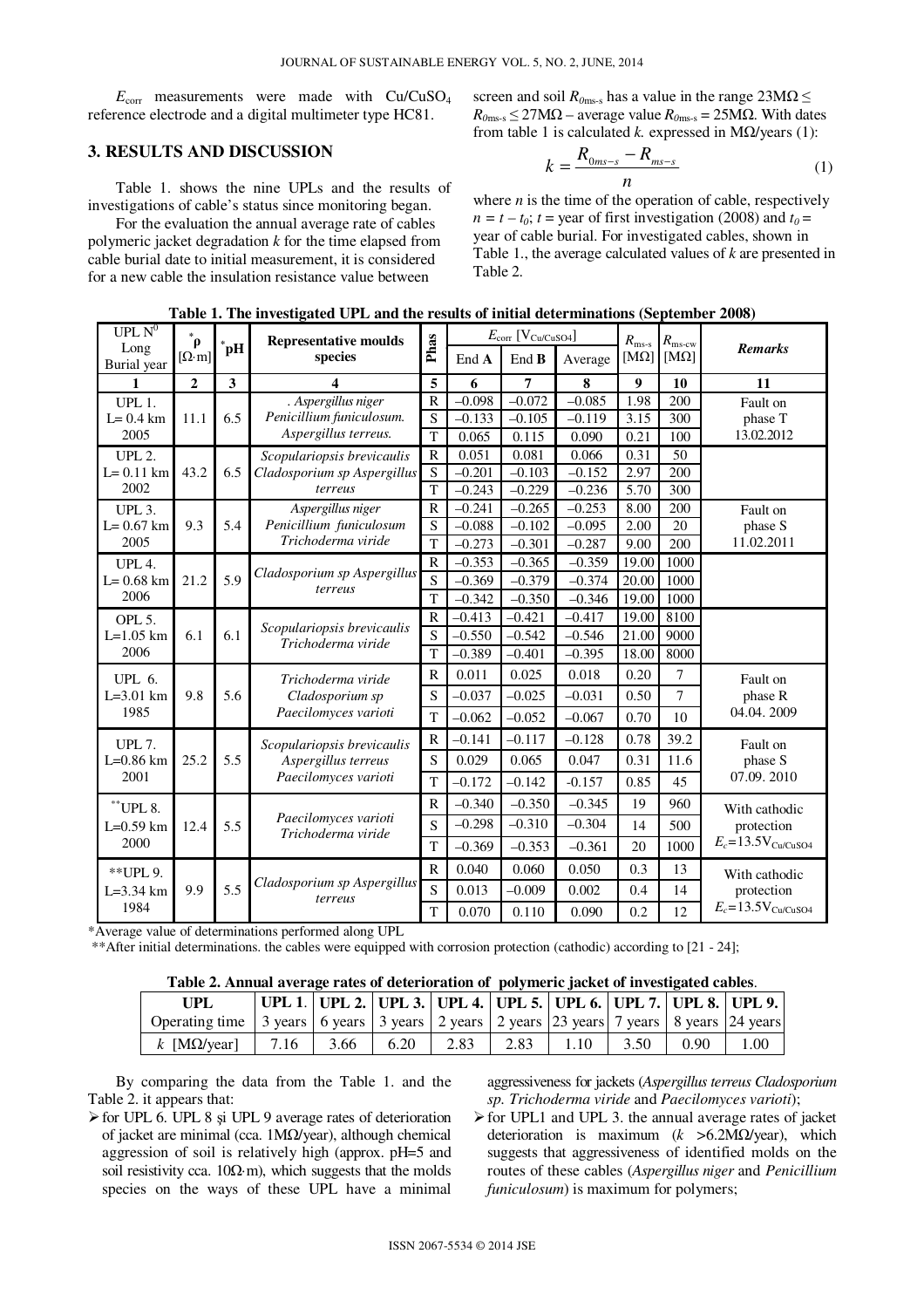$\triangleright$  on the routes of UPL2 the chemical aggressiveness of soil is minimal (low resistivity  $43.2\Omega$ ·m and pH 6.5) and the annual average rate of deterioration of polymeric jacket is medium (*k* = 3.66 MΩ/year).

These observations suggest that for underground power cables, deterioration of polymeric jackets is determined first of all by representative molds present in the soil. Based on data from Table 1 and Table 2 can be established the hierarchical order of aggressiveness of identified molds for jacket: *Penicillium funiculosum > Aspergillus niger > Scopulariopsis brevicaulis > Cladosporium sp* ≈ *Aspergillus terreus > Paecilomyces varioti* ≈ *Trichoderma viride.* This hierarchy is in good agreement with both the data reported by N. Nowak & al. [14] for biodeterioration of polyethylene in laboratory conditions used to make underground pipelines.

The representative evolution during the monitoring of *R*ms-s (deterioration state of polymeric jacket), *Ecorr* (corrosion state of metallic screen) and *R*ms-cw (ageing state of cables insulation) are shown in Figures 1-4.



**Figure 1. Evolution of Rms-s.Ecorr and Rms-cw for the cables from UPL 1. The cable from the phase T were faulted in 13.02.2012** 

From figure 1 and 2 it is observed that, without cathodic protection [16 – 18],  $R_{\text{ms-s}}$  and  $R_{\text{ms-cw}}$  of cables decreases continuously and *Ecorr* continuously increased to values more electropositive. These evolutions can be explained by the polymeric jacket's deterioration  $(R_{\text{ms-cw}})$ decreases), followed by water penetration to metallic screen, corrosion of metal and formation of corrosion products (usually  $Cu^{2+}$ ).

With good approximation (errors of less than  $\pm 1\%$ ). descrease of values  $R_{\text{ms-s}}$  and  $R_{\text{ms-cw}}$  can be described by the second degree polynomial analytical relations. having the general form

$$
y = ax^2 + bx + c \tag{2}
$$



**Figure 2. Evolution of Rms-s. Ecorr and Rms-cw for cables from UPL 2.** 



**Figure 3. Evolution of Rms-s and Rms-cw for cables from UPL 8, equipped with corrosion protection system**  $[16 - 18]$  (**E**<sub>**c**</sub>=13.5V<sub>Cu/CuSO4</sub>)



**Figure 4. Evolution of Rms-s and Rms-cw for cables from UPL 9, equipped with corrosion protection system**  $[16 - 18]$   $(E_c = 13.5V_{Cu/CuSO4})$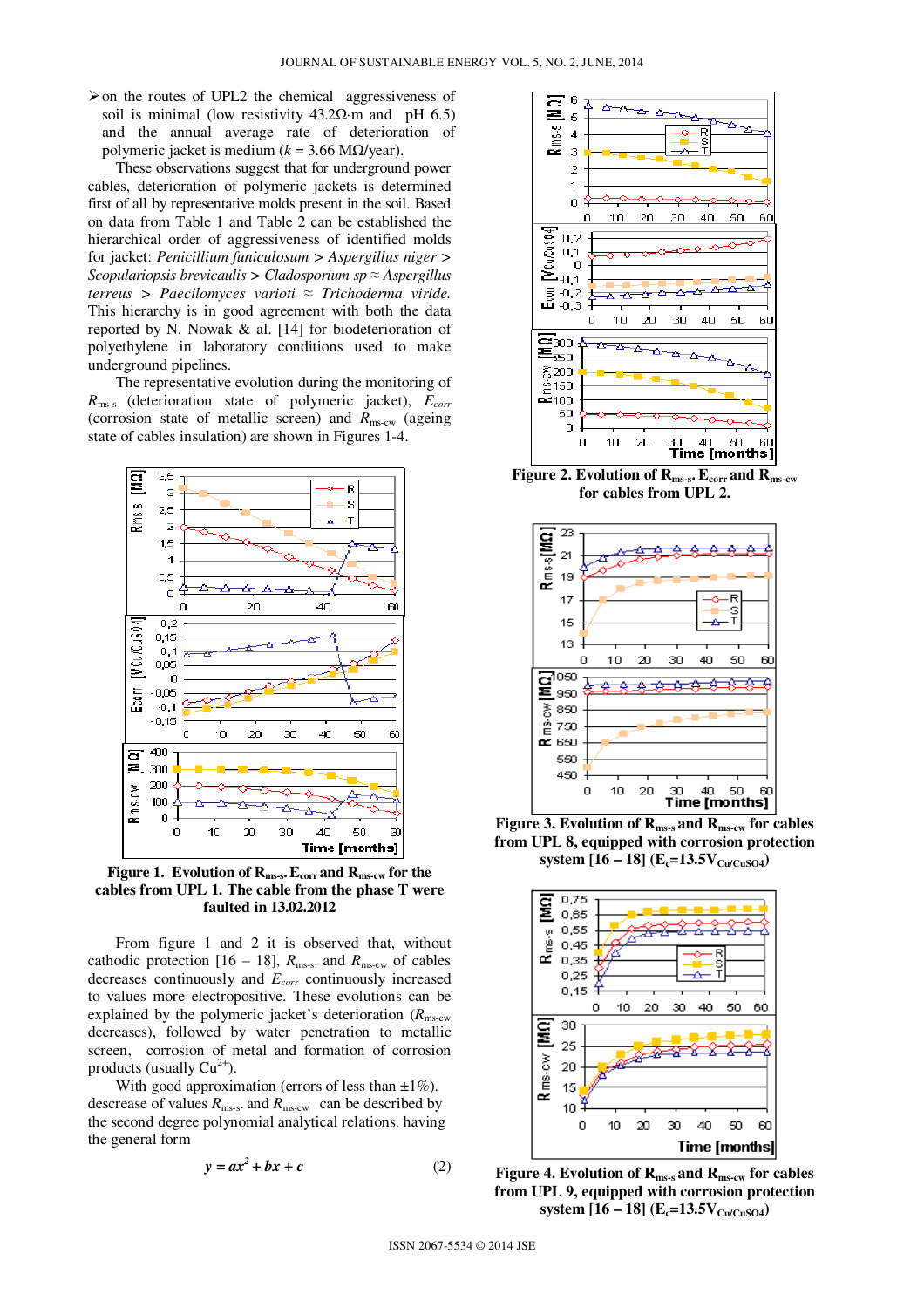By applying (2) for functions that describe the evolution in time of  $R_{\text{ms-s}} = f(t)$  and  $R_{\text{ms-cw}} = f(t)$ . is obtained by:

$$
R_{\text{ms-s}} = a_{pj} t^2 + b_{pj} t + c_{pj}
$$
  
\n
$$
R_{\text{ms-cw}} = a_i t^2 + b_i t + c_i
$$
\n(3)

where the coefficients  $a_{pj}$  and  $b_{pj}$  characterize the evolution of polymer degradation from jacket and *cpj* initial state (at t=0) of polymer. Similarly, coefficients  $a_i$ .  $b_i$  and  $c_i$ characterize cable's insulation (aging of dielectric material).

Table 3 presents the values of analytical equations which describe the evolutions of  $R_{\text{ms-s}}$  and  $R_{\text{ms-cw}}$  for cables which were not damaged during the monitoring and that without cathodic protection of metallic screen. It notes that the cables with failure, evolution functions being discontinuous and these equations can be calculated separately for periods before and after the occurrence and remedy the defect.

| <b>UPL</b>       | Phase | $y = a_{pj} x^2 + b_{pj} x + c_{pj}$<br>$y = R_{\text{ms-s}} [\text{M}\Omega]$ ; $x = \text{time}$ [months] | $y = a_i x^2 + b_i x + c_i$<br>$y = R_{ms-cw}$ [M $\Omega$ ]; $x =$ time [months] |
|------------------|-------|-------------------------------------------------------------------------------------------------------------|-----------------------------------------------------------------------------------|
| UPL <sub>1</sub> | R     | $y = -0.0001x^2 - 0.0269x + 1.98$                                                                           | $y = -0.0513x^{2} + 0.2869x + 200$                                                |
|                  | S     | $y = -0.0001x^2 - 0.0436x + 3.15$                                                                           | $y = -0.0658x^{2} + 1.7467x + 300$                                                |
| UPL2             | R     | $y = -0.00002x^2 - 0.0021x + 0.30$                                                                          | $y = -0.0095x^2 - 0.0709x + 50$                                                   |
|                  | S     | $y = -0.0002x^2 - 0.0133x + 2.97$                                                                           | $y = -0.0327x^{2} - 0.1956x + 200$                                                |
|                  | T     | $y = -0.0003x^2 - 0.0092x + 5.70$                                                                           | $y = -0.0239x^{2} - 0.2422x + 300$                                                |
| UPL <sub>3</sub> | R     | $y = -0.0004x^{2} - 0.0538x + 8.00$                                                                         | $y = -0.008x^2 - 1.3789x + 200$                                                   |
|                  | T     | $y = -0.0008x^2 - 0.0377x + 9.00$                                                                           | $y = -0.012x^2 - 0.6808x + 200$                                                   |
|                  | R     | $y = -0.0007x^2 - \overline{0.0056x + 19.00}$                                                               | $y = -0.0116x^2 - 1.3353x + 1000$                                                 |
| UPL <sub>4</sub> | S     | $y = -0.0006x^2 - 0.0212x + 20.00$                                                                          | $y = -0.0112x^2 - 0.7253x + 1000$                                                 |
|                  | T     | $y = -0.0004x^2 - 0.0304x + 19.00$                                                                          | $y = -0.0118x^{2} - 1.7561x + 1000$                                               |
| UPL $5$          | R     | $y = -0.0001x^2 - 0.0035x + 19.00$                                                                          | $y = -0.0285x^{2} + 0.2332x + 8100$                                               |
|                  | S     | $y = -0.0002x^2 + 0.0045x + 21.00$                                                                          | $y = -0.0115x^2 - 0.5366x + 9000$                                                 |
|                  | T     | $y = -0.000x^2 - 0.0011x + 18.00$                                                                           | $y = -0.0188x^2 - 0.482x + 8000$                                                  |
| UPL $6$          | S     | $y = -0.00008x^2 - 0.0026x + 0.50$                                                                          | $y = -0.0007x^2 - 0.0295x + 10$                                                   |
|                  | T     | $y = -0.00008x^2 - 0.0013x + 0.70$                                                                          | $y = -0.0009x^2 - 0.0101x + 10$                                                   |
| UPL $7$          | R     | $y = -0.00008x^2 - 0.0059x + 0.78$                                                                          | $y = -0.0022x^2 - 0.0221x + 39.2$                                                 |
|                  | T     | $y = -0.0001x^2 - 0.0043x + 0.86$                                                                           | $y = -0.0028x^{2} - 0.0716x + 45.0$                                               |

**Table 3: Analytical equations for insulation resistances (***R***ms-s and** *R***ms-cw) evolutions of cables without cathodic protection and which have not been failed during the monitoring period** 

From figure 1 it is observed that excessive aging of cables insulation, respectively  $R_{\text{ms-cw}}$  decrease at approx. 5MΩ, which leads to the failure of the cable by breakdown. Similar situations have been recorded on phase S – UPL3, R – UPL6 and S – UPL7. From these experimental dates it is estimated that the limit value of  $R_{\rm mes, cw}$  at which the 20 kV cables are safer in operation is 10 M $\Omega$ , below this value the risk of cable failure is high. It is also noted at all recorded defects the value of  $R_{\text{ms-s}}$  was relatively small values (between 0.1and 0.5MΩ).

For all faulty cables, after defect correction, *R*ms-s and *R*ms-cw increased substantially and *Ecorr* decreased to values more electronegative. These observations suggest that defects (pores) from polymeric jackets and the treeing from the insulation are not uniformly distributed along the cable – the fatal defects are concentrated in a short distance, where the cable is damaged. Under these conditions, it is noted that in preventive diagnostic studies and the remained life time evaluation relative values (measured values  $R_{\text{ms-s}}$  and *R*ms-cw related to the length of cable) are not relevant. Absolute (measured) values of  $R_{\text{ms-s}}$  and  $R_{\text{ms-cw}}$  are relevant (which characterize the most deteriorated / aged portion of cable).

Based on our experimental data it is recommended that in calculations of remained life time estimation, as functional parameter that determine safe operation of cable to be provided  $R_{\text{ms-s}} \geq 0.5 \text{M}\Omega$  and  $R_{\text{ms-cw}} \geq 10 \text{M}\Omega$ .

Considering these observations and the mechanism of degradation/aging of cable (figure 5), it is considered that

the coefficients  $a_{pj}$  and  $b_{pj}$  are determined primarily by species of microorganisms from the soil, and  $a_i$  and  $b_i$  are given by chemical and microbiological aggressiveness of soil that corrode metallic screen, contribute to the formation of  $Me^{z+}$  · n H<sub>2</sub>O, which generates electrochemical and electrical trees (conductive channels in dielectric material).



**Figure 5. Schematic representation of the structure of monowire underground power cables and the mechanism of their degradation [2]**

Notes from the figure  $5: 1$  – external protective polymeric jacket; 2 – metallic shield usually from copper foil and/or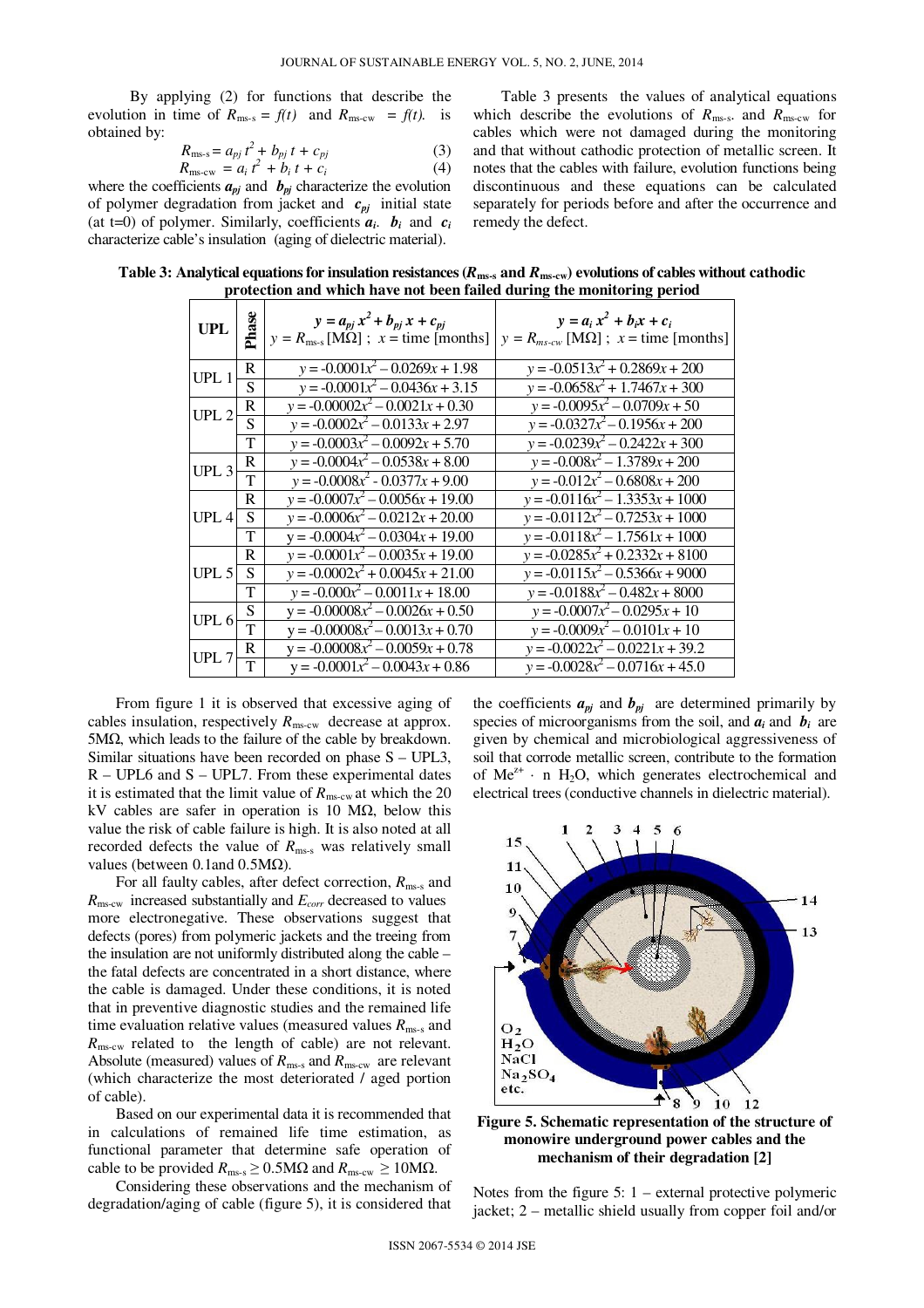wire; 3 – external semiconducting layer; 4 – cable insulator usually from polyethylene; 5 – internal semiconducting layer; 6 – cable conductor wire; 7 - fault/pore in polymeric jacket formed during operation; 8 – fault/pore in jacket formed during manufacturing or handling; 9 – corrosion products; 10 – electrochemical treeing; 11 – electrical treeing formed on electrochemical trees; 12 – electrical treeing formed on semiconducting layer; 13 – gas bubble in insulation; 14 – electrical treeing formed on gas bubble; 15 – cables fault.

According to the mechanism shown in Figure 5, the main steps of the deterioration process to the failure of the power cables are:

- a)- deterioration of external polymeric jacket (which results in decreased isolation resistance between soil and metallic shielding screen) – during burial (scratches, punctures etc.) and/or by the action of soil specific stress factors (chemical and microbiological aggression, trepidations etc.)
- b)- through the pores formed in the polymer penetrate aggressive agents (humidity, oxygen, chlorides, sulfates, etc.) from the soil to the metallic screen, and metal *Me* corrode. In the first stage, when pores in the polymer are few and small, and the quantity of water penetrated is limited, metal oxides are formed:

$$
2 Me + z H_2O \Rightarrow Me_2O_z + 2 z H^+ + 2 z e^-
$$
 (5)  
 
$$
2 z H^+ + 2 z e^- + \frac{1}{2} z O_2 \Rightarrow z H_2O
$$
 (6)

*Me2O<sup>z</sup>* volume is higher than that of *Me* from which the insulation is formed, mechanical tensions are formed between metallic screen and the polymeric jacket. Under the action of the created mechanical tensions the pores/ faults in polymer are opened, humidity access to the metallic screen it is not limited – in the presence of humidity the primary corrosion product converts to hydrated metal ions:

$$
Me_2O_z + 2 z H^+ \Rightarrow 2 Me^{z+} + z H_2O \qquad (7)
$$

$$
Me^{z+} + n H_2O \implies Me^{z+} \cdot n H_2O \tag{8}
$$
  
c)- hydrated metal ions, especially  $Cu^{2+} \cdot n H_2O$ , under the

influence of operating voltage, form electrochemical trees in dielectric of cable;

d)*-* the electrochemical trees produce internal mechanical tensions in the dielectric of cable, under the action of mechanical tensions and operating voltage, on electrochemical treeing appears electrical treeing;

e)- the conductive channels of electrical and electrochemical treeing substantially reduce dielectric, of insulation, insulation aging, and in extreme cases due to operating voltage cable break through discharge [1 - 3].

From the analysis of the steps of cable damage process, results that aging process of insulation has two decisive steps:

- I -deterioration of polymeric jacket, after which it becomes possible for penetration to metallic screen of humidity and of aggressive agents from the soil;
- II corrosion of metallic screen and formation of corrosion products, which on the one hand accelerates the deterioration of polymeric jacket, and on the other hand initiates electrical treeing and electrochemical treeing and the formation of conductive channels in the cable dielectric (aging of insulation). It is found that, by preventing the formation of corrosion products, insulation aging can be prevented.

To corrosion control of metallic screens from buried power cables an original method for cathodic protection has been deployed, which leads to the thermo dynamical impossibility of the process  $(5)$  and  $(6)$   $[16 - 18]$ . This method was implemented to cables from UPL 8 and UPL 9 during the initial investigations (September 2008).

 $R_{\text{ms-s}}$  and  $R_{\text{ms-cw}}$  evolutions of cables with cathodic protection are shown in figure 3 and 4. It is noted that at a cathode potential  $E_c = 13.5 \text{V}_{\text{CU/CuSO4}}$  the values  $R_{\text{ms-s}}$  and *Rms-cw* increase in the first two years, after which tend asymptotically to a limit value. In these conditions in a range of approx.  $\pm 3\%$  evolution  $R_{\text{ms-s}}$  and  $R_{\text{ms-cw}}$  can be described by polynomial functions of the form

 $y = ax^4 + bx^3 + cx^2 + dx + e$  (9)

$$
respectively\\
$$

$$
R_{\rm ms-s} = a_{pj-cp}t^4 + b_{pj-cp}t^3 + c_{pj-cp}t^2 + d_{pj-cp}t + e_{pj}
$$
 (10)  

$$
R_{\rm ms-cw} = a_{i-cp}t^4 + b_{i-cp}t^3 + c_{i-cp}t^2 + d_{i-cp}t + e_j
$$
 (11)

where coefficients  $a_{pj_ccp}$ .  $b_{pj_ccp}$ .  $c_{pj_ccp}$  and  $d_{pj_ccp}$  characterize the evolution of insulation from polymeric jacket and  $e_{\text{ni}}$ initially state (at  $t = 0$  – date of carrying in operation of cathodic protection system) of polymeric jacket. Similarly, the coefficients  $a_{i\_cp}$ ,  $b_{i\_cp}$   $c_{i\_cp}$  and  $d_{pi\_cp}$  characterize the evolution of protected cable insulation ("rejuvenating" the dielectric material) and  $e_i$  the initial state (at t=0) of insulation. Analytical equations that describe evolutions *Rms-s and Rms-cw* of cathodically protected cables are shown in Table 4.

| UPL | Ř | $y = a_{pj_{-}cp} x^4 + b_{pj_{-}cp} x^3 + c_{pj_{-}cp} x^2 + d_{pj_{-}cp} x + e_{pj}$<br>$y = R_{\text{ms-s}} [\text{M}\Omega]$ ; $x = \text{time}$ [months] | $y = a_{i_{c}p} x^4 + b_{i_{c}p} x^3 + c_{i_{c}p} x^2 + d_{i_{c}p} x + e_i$<br>$y = R_{ms-cw}$ [M $\Omega$ ]; $x =$ time [months] |
|-----|---|---------------------------------------------------------------------------------------------------------------------------------------------------------------|-----------------------------------------------------------------------------------------------------------------------------------|
|     |   | $R \mid y = -9.10^{-8}x^4 + 3.10^{-5}x^3 - 3.4.10^{-3}x^2 + 0.1432x + 19$                                                                                     | $y = 8.10^{-6}x^4 - 1.1.10^{-3}x^3 + 0.046x^2 + 0.051x + 960$                                                                     |
|     |   | UPL 8 $S \mid y = -3.10^{6}x^{4} + 5.10^{4}x^{3} - 2.55 \cdot 10^{2}x^{2} + 0.572x + 14$                                                                      | $y = -1.10^{4}x^{4} + 1.92.10^{2}x^{3} - 1.0539x^{2} + 27.132x + 500$                                                             |
|     |   | $T_{\rm{V}}$ $v = -6.10^{7}x^{4} + 1.10^{4}x^{3} - 6.4.10^{3}x^{2} + 0.1686x + 20$                                                                            | $v = -6.10^{-6}x^{4} + 7.10^{-4}x^{3} - 1.75.10^{-2}x^{2} + 0.4217x + 1000$                                                       |
|     |   | $\left[\mathbf{R}\right]y = -2.10^{7}x^{4} + 3.10^{5}x^{3} - 1.6.10^{3}x^{2} + 3.58.10^{2}x + 0.30\right]$                                                    | $y = -5.10^{-6}x^{4} + 7.10^{-4}x^{3} - 4.13.10^{-2}x^{2} + 1.0827x + 13$                                                         |
|     |   | UPL 9 $S$ $y = -2.10^{7}x^{4} + 3.10^{5}x^{3} - 1.6.10^{3}x^{2} + 3.58.10^{2}x + 0.40$                                                                        | $y = -4.10^{-6}x^{4} + 7.10^{-4}x^{3} - 4.25 \cdot 10^{-2}x^{2} + 1.1683x + 14$                                                   |
|     |   | $T_{\perp}$ $y = -2.10^{-7}x^4 + 3.10^{-5}x^3 - 1.8.10^{-3}x^2 + 4.2.10^{-2}x + 0.20$                                                                         | $y = -5.10^{-6}x^4 + 8.10^{-4}x^3 - 4.43.10^{-2}x^2 + 1.1403x + 12$                                                               |

**Table 4.** : **Analytical equations for insulation resistances (Rms-s and Rms-cw**) **evolutions of cables with cathidic protection** 

It is interesting to note that for UPL 9, the deterioration of polymeric jacket was very advanced (0.2 < Rms-s > 0.4MΩ), practically below the safe operating limit of the cables. Yet by cathodic protection of metallic screens,  $R_{\text{ms-s}}$  increase significantly (in 2 years over 0.55 M $\Omega$  – in the area of safe operation of the cable). This observation suggests that following cathodic protection a significant part of pores/defects of polymer were hermetically sealed with a dielectric material, which can be explained by the formation of alkaline earth carbonates  $(CaCO<sub>3</sub>, MgCO<sub>3</sub>)$